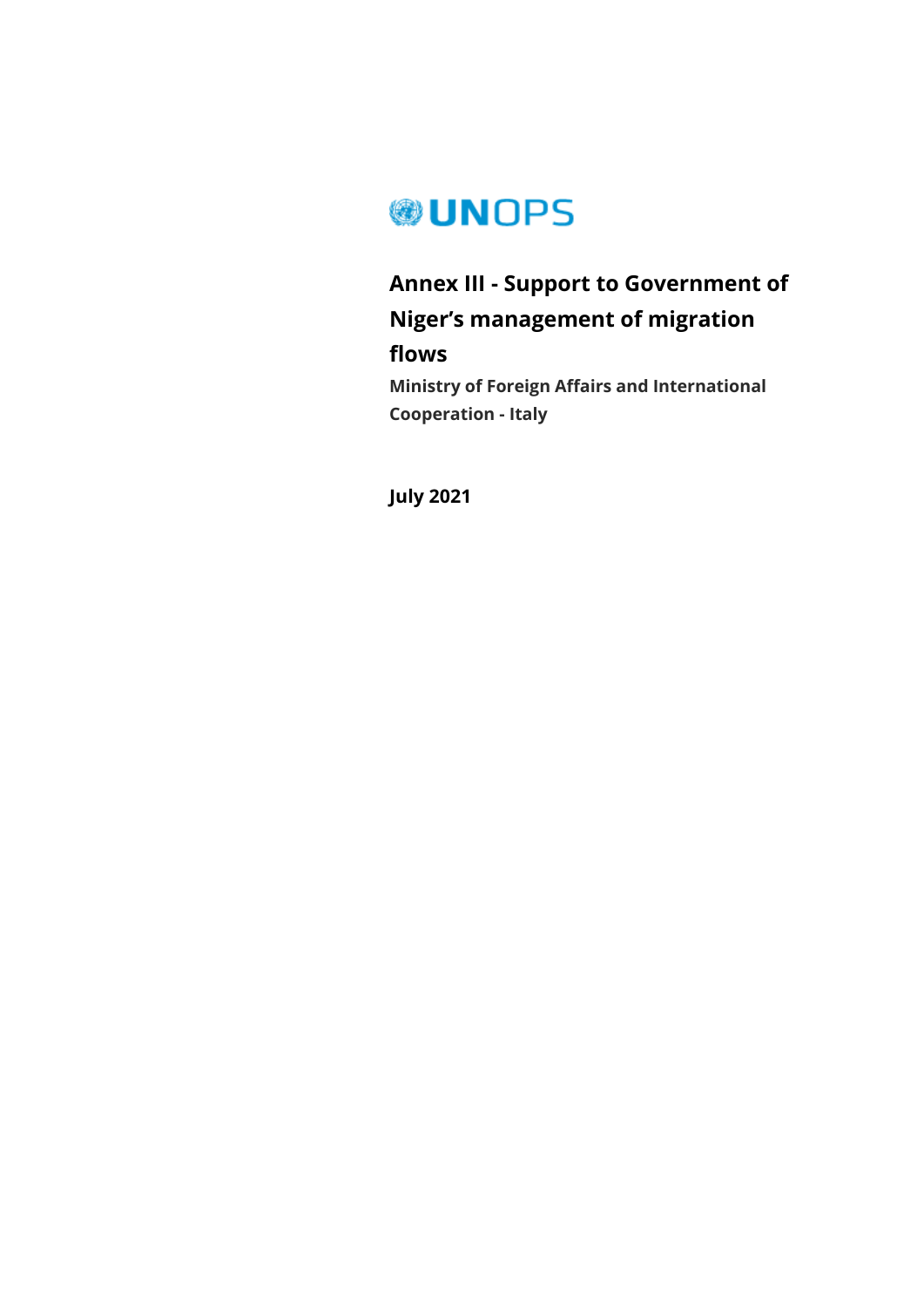### **Table of contents**

| <b>1 ABBREVIATIONS</b>          | $\overline{2}$ |
|---------------------------------|----------------|
| <b>2 OVERVIEW</b>               | 3              |
| <b>3 CONTEXT</b>                | $\overline{4}$ |
| <b>4 OBJECTIVES</b>             | $\overline{4}$ |
| 4.1 General Objective           | $\overline{4}$ |
| <b>4.2 Expected results</b>     | $\overline{4}$ |
| 4.3 Hypothesis                  | $\overline{4}$ |
| <b>5 SCHEDULE OF ACTIVITIES</b> | 5              |
| <b>6 LIST OF NEEDS</b>          | 6              |
| <b>7 SERVICES</b>               | 6              |
| <b>8 PROJECT GOVERNANCE</b>     | 8              |
| <b>9 RISK MATRIX</b>            | 9              |
| <b>BUDGET</b><br>10             | 13             |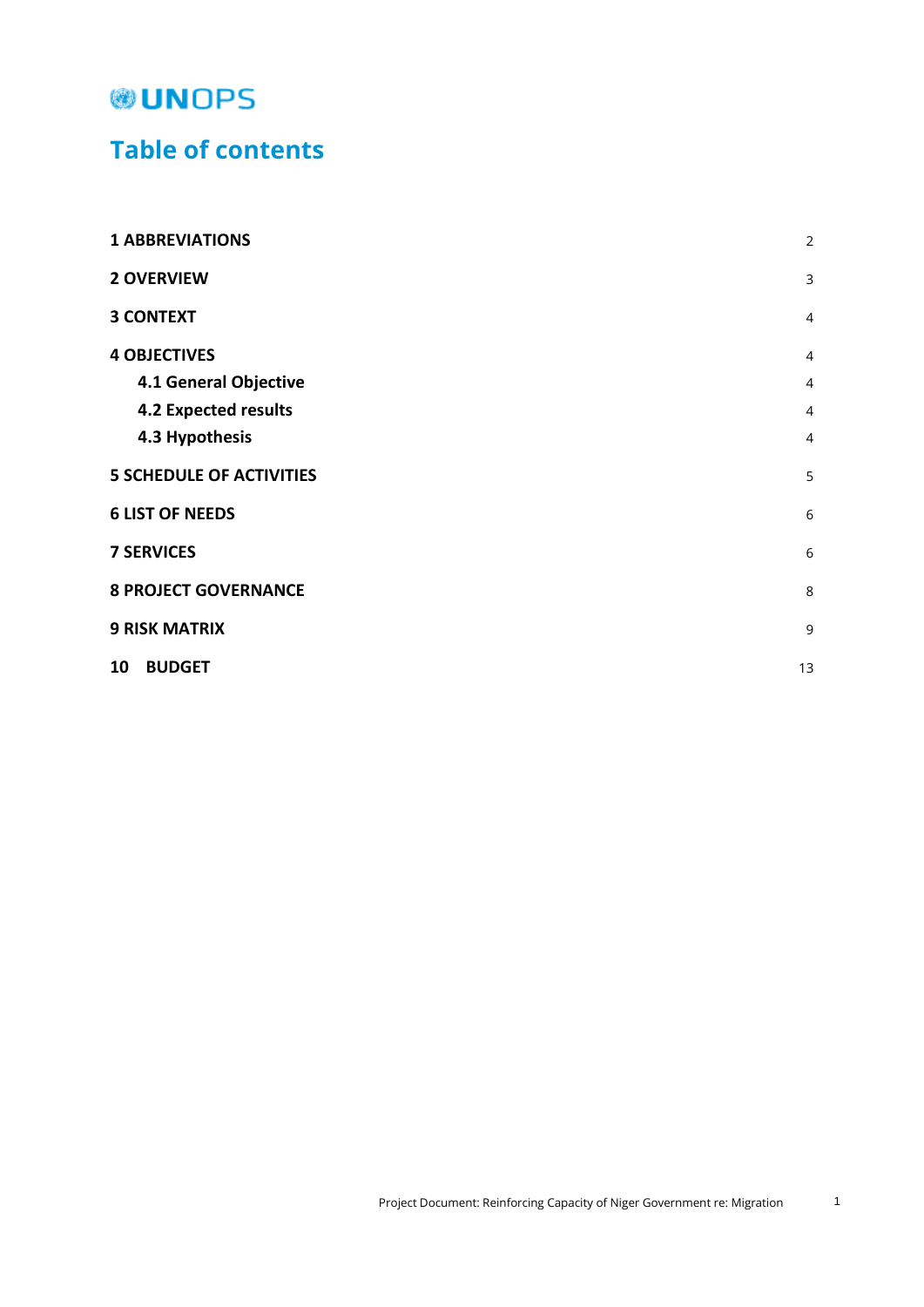# <span id="page-2-0"></span>**1 ABBREVIATIONS**

| <b>UNOPS</b> | United Nations Office for Project Services                           |
|--------------|----------------------------------------------------------------------|
| <b>MFA</b>   | Italian Ministry of Foreign Affairs and International<br>Cooperation |
| <b>IOM</b>   | International Organization for Migration                             |
| <b>OHCHR</b> | Office of the High Commissioner for Human Rights                     |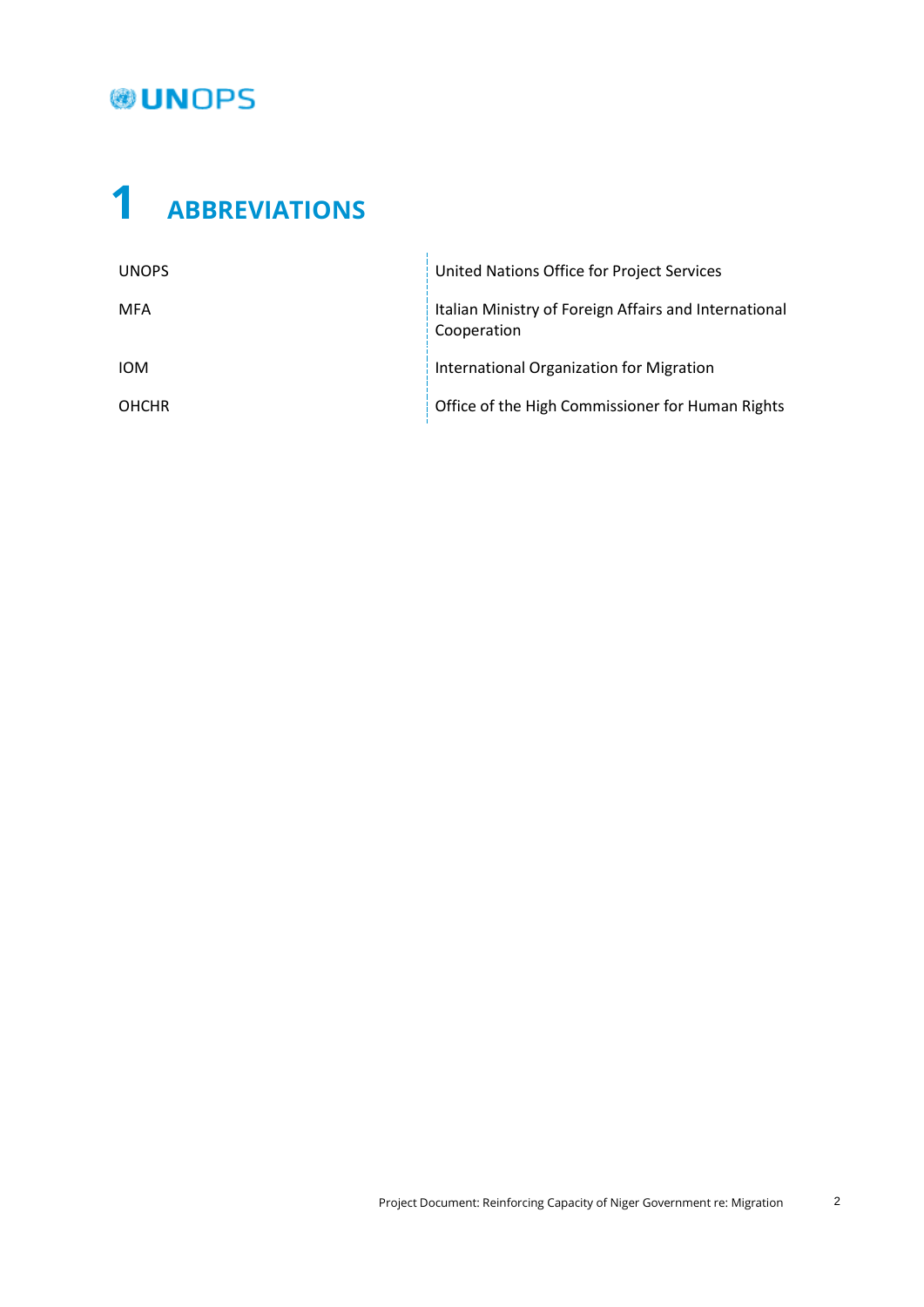## **OUNOPS**

# <span id="page-3-0"></span>**2 OVERVIEW**

| <b>Title</b>       | Support to Government of Niger's management of migration flows                                                                                                                                                                                                                                               |
|--------------------|--------------------------------------------------------------------------------------------------------------------------------------------------------------------------------------------------------------------------------------------------------------------------------------------------------------|
| <b>Partner</b>     | Ministry of Foreign Affairs and International Cooperation, Italy                                                                                                                                                                                                                                             |
| <b>Beneficiary</b> | Authorities within the Government of Niger (to be defined)                                                                                                                                                                                                                                                   |
| <b>Objectives</b>  | <b>General Objective</b><br>The capacity of the Government of Niger to manage migration<br>$\overline{\phantom{a}}$<br>flows is reinforced<br><b>Expected Results</b><br>Equipment, supplies and other non-lethal items are procured and<br>$\overline{\phantom{a}}$<br>delivered to the Government of Niger |
| <b>Location</b>    | Niamey                                                                                                                                                                                                                                                                                                       |
| <b>Duration</b>    | 15 months (12 months active, 2 months mobilization and 1 month<br>closure)                                                                                                                                                                                                                                   |
| <b>Budget</b>      | Eur 4,000,000                                                                                                                                                                                                                                                                                                |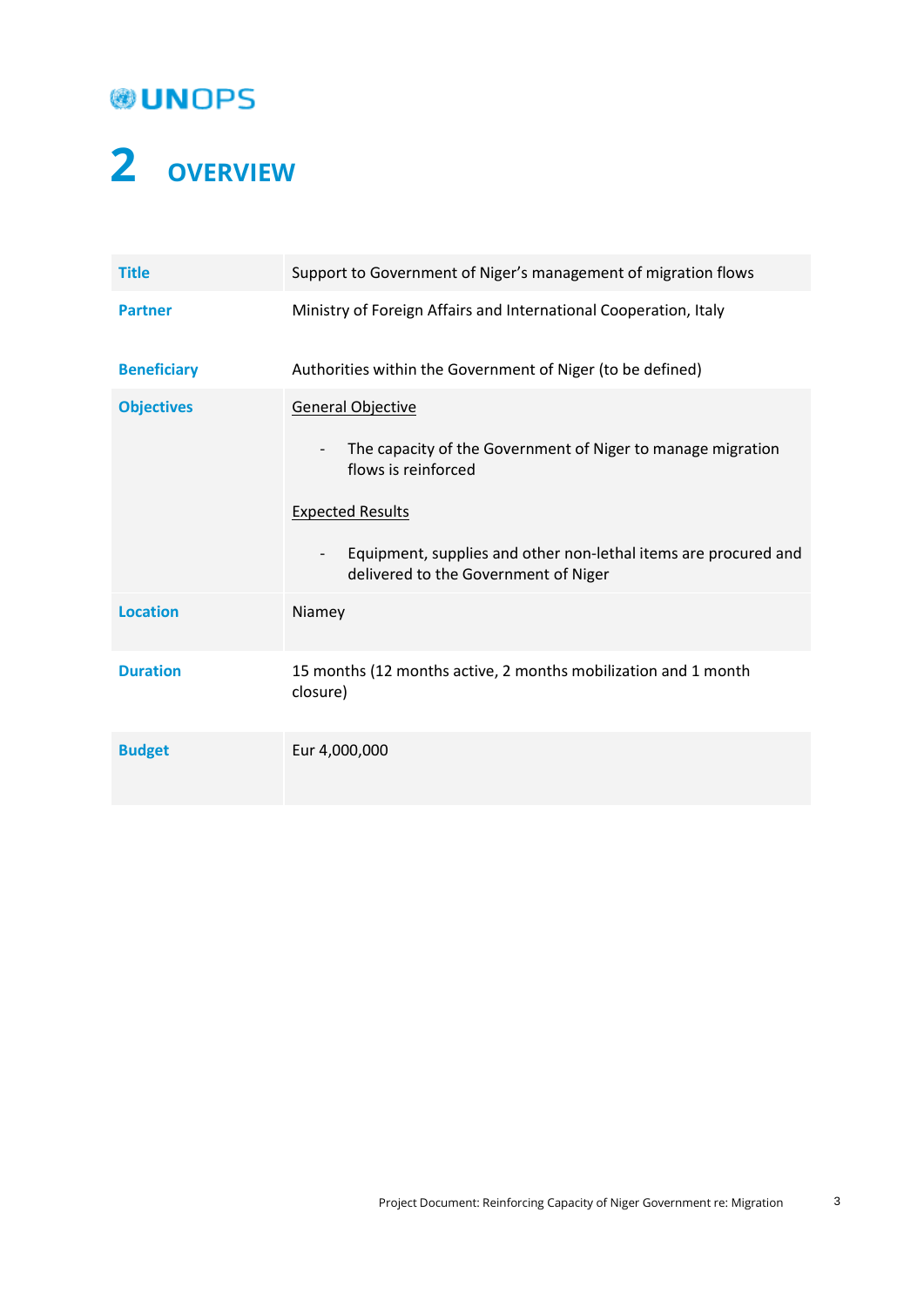## <span id="page-4-0"></span>**3 CONTEXT**

Niger is a large landlocked country located in the Sahel region. Classified as extremely low income, Niger is faced with a triple crisis, arising from the country's security and humanitarian situation and, more recently, the health and socio-economic challenges associated with the coronavirus pandemic (COVID-19). Despite significant strides made by Niger over the past decade, the country's extreme poverty rate remained high at 42.9% in 2020, affecting more than 10 million people. Niger has also been grappling for the past few years with an influx of refugees fleeing conflicts in the region, particularly in Nigeria and Mali<sup>1</sup>. In February 2021, the United Nations High Commissioner for Refugees (UNHCR) listed 241,321 refugees and 300,320 displaced persons on its territory. IOM estimates that in 2019, there were 396,395 migrants transiting through Niger<sup>2</sup>. They often cross the desert in extremely precarious conditions.

The Italian Ministry of Foreign Affairs and International Cooperation and the Government of Niger are collaborating to reinforce the capacity of the Government of Niger to manage migration flows. In this context, the MFA has requested UNOPS' support to procure goods that will enable the Nigerien Government's agents to improve their capacities at dealing with migration flows.

## <span id="page-4-1"></span>**4 OBJECTIVES**

### <span id="page-4-2"></span>**4.1 General Objective**

The capacity of the Government of Niger to manage migration flows is reinforced.

### <span id="page-4-3"></span>**4.2 Expected results**

- Equipment, supplies and other non-lethal items are procured and delivered to the Government of Niger.

### <span id="page-4-4"></span>**4.3 Hypothesis**

l

● After the needs definition phase, the project duration and resources will be reviewed based on the amount, type and delivery location(s) of the goods to be procured. The budget, planning and legal agreement will be amended if needed based on the assessment of the resources and time required to implement the project.

<sup>1</sup> https://www.worldbank.org/en/country/niger/overview

<sup>2</sup> <https://niger.iom.int/niger-facts-and-figures>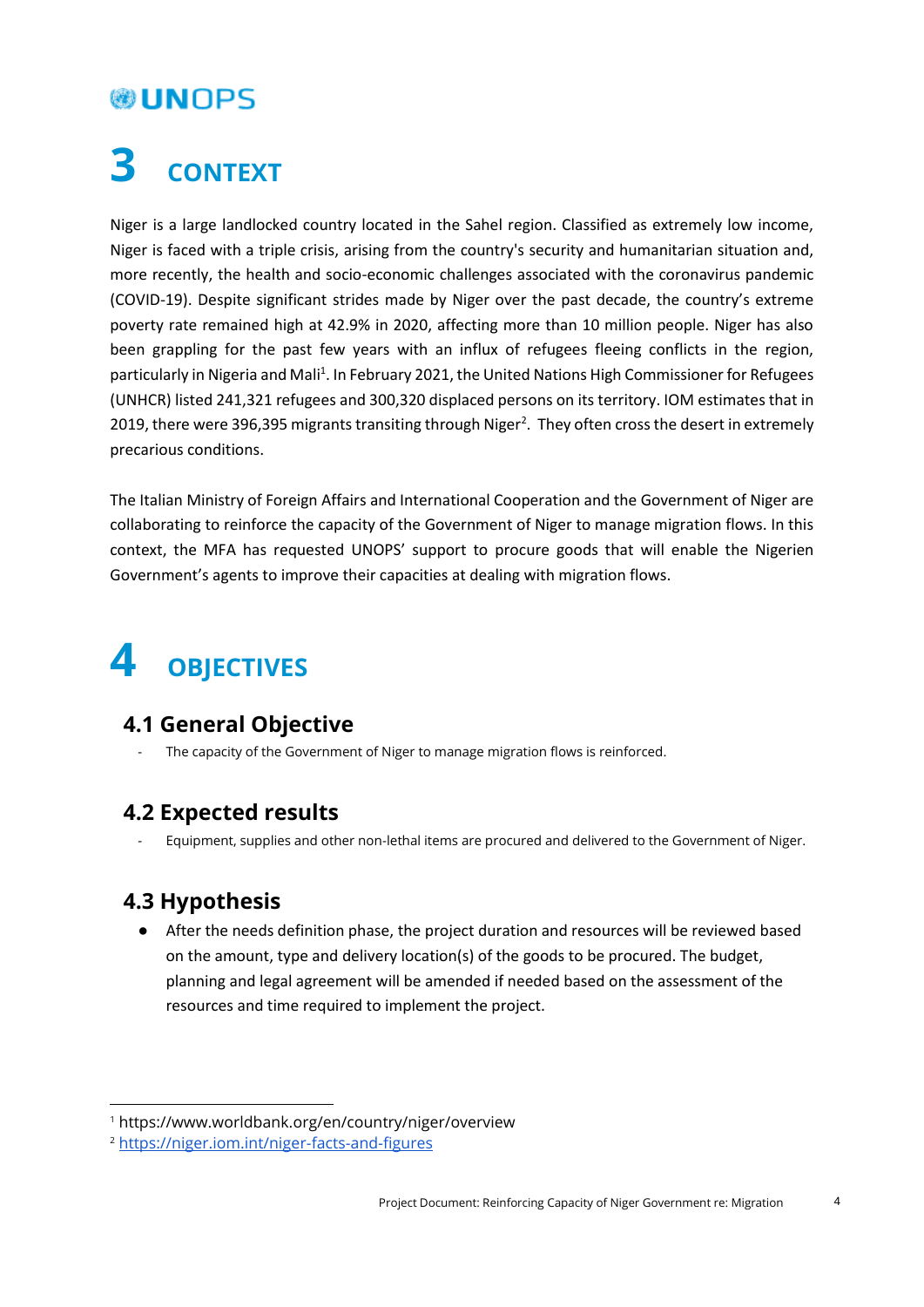- The Human Rights Due Diligence risk assessment and associated mitigation measures will be reviewed after confirmation of the project's specific beneficiaries within the Government of Niger and list of goods to be procured.
- UNOPS will not procure lethal equipment or any other types of military equipment for armed forces in Niger.
- UNOPS will not be held responsible for delays in procurement due to factors outside of the organization's control, including COVID-19 travel restrictions and delays in the government needs definition phase.

## <span id="page-5-0"></span>**5 SCHEDULE OF ACTIVITIES**

The total duration of the project will be 15 months, including the team mobilization period. UNOPS procurement strategy is the following;

The schedule of activities is detailed in the table below.

Definition of Needs is the keystone of the project implementation. Whereas the MFA (donor) is responsible for coordinating with the Nigerien authorities to determine their exact needs within the context of this project, MFA shall provide UNOPS with these detailed needs, including bill of quantities and technical specifications of the goods, within the timeframe of Phase I detailed below, i.e. 6 weeks from agreement signature.

During the needs definition phase, the MFA will identify the authority or authorities within the Government of Niger that will be the beneficiary of the project.

After the needs definition phase, the project duration and resources will be reviewed based on the amount, type and delivery location(s) of the goods to be procured. The budget, planning and legal agreement will be amended if needed based on the assessment of the resources and time required to implement the project.

UNOPS shall not proceed with the procurement process before receiving the final detailed needs. Any delays from MFA to submit the bill of quantities and technical specifications of the goods beyond the defined time frame of Phase I will necessitate an inevitable project extension of the same delay period.

|                                                                        |  |  |  | $M1$ $M2$ $M3$ $M4$ $M5$ $M6$ $M7$ $M8$ $M9$ | M1<br>$\mathbf 0$ | M1<br>2 | M1<br>3 | M14 M15 |  |
|------------------------------------------------------------------------|--|--|--|----------------------------------------------|-------------------|---------|---------|---------|--|
| ACTIVITIES: Procurement and supply of vehicles, equipment and supplies |  |  |  |                                              |                   |         |         |         |  |
| Signature of agreement<br>and disbursement of<br><b>Funds</b>          |  |  |  |                                              |                   |         |         |         |  |
| <b>Team mobilisation</b>                                               |  |  |  |                                              |                   |         |         |         |  |
| <b>Definition of needs</b>                                             |  |  |  |                                              |                   |         |         |         |  |
| <b>Review of budget,</b><br>planning and legal<br>agreement            |  |  |  |                                              |                   |         |         |         |  |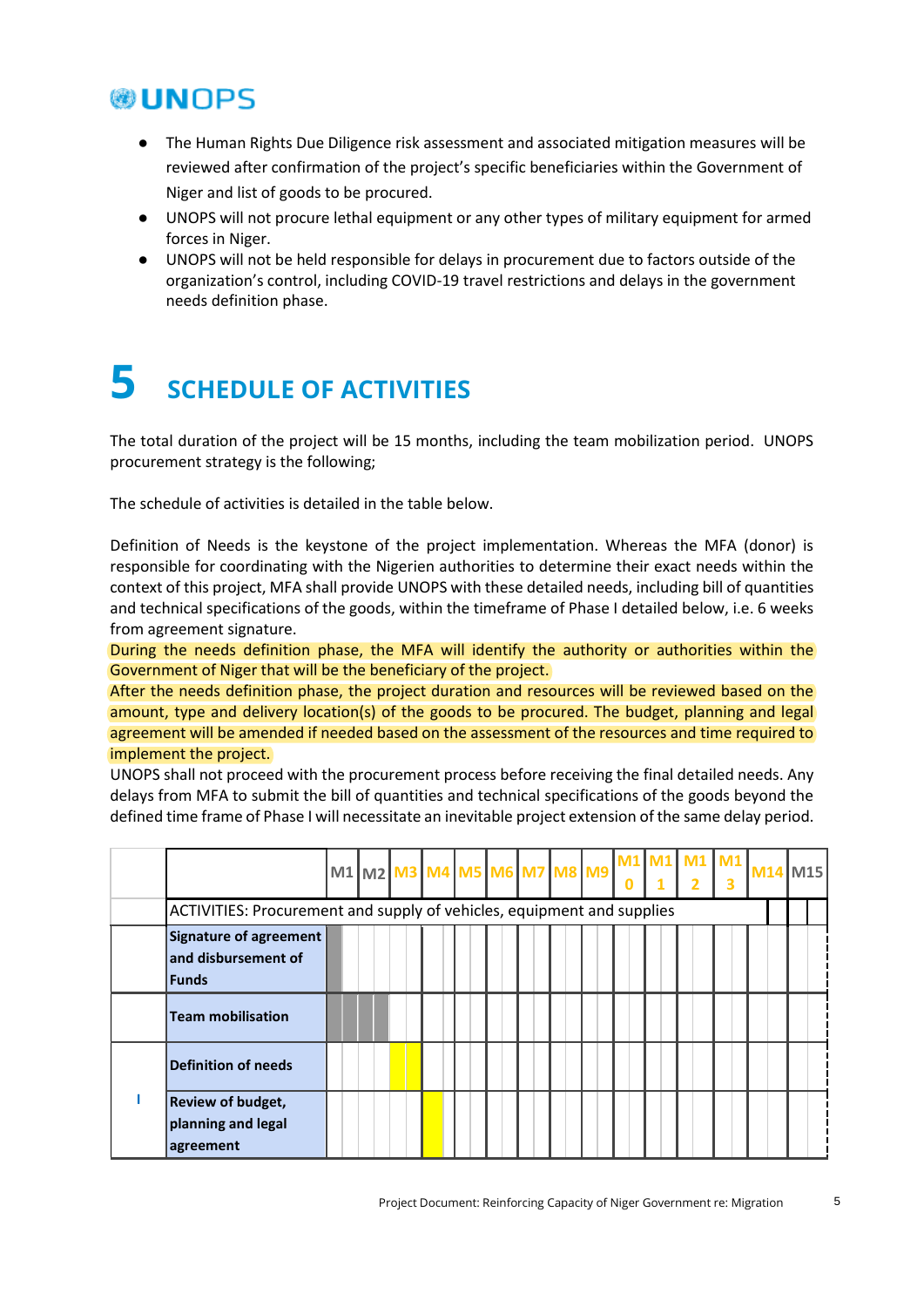### **WIINOPS**

|    | Sollicitation, evaluation<br>land awards            |  |  |  |  |  |  |  |
|----|-----------------------------------------------------|--|--|--|--|--|--|--|
|    | Signature of contracts                              |  |  |  |  |  |  |  |
| Ш  | <b>Orders processing,</b><br>shipping and clearance |  |  |  |  |  |  |  |
|    | <b>Delivery to Niamey,</b><br><b>Niger</b>          |  |  |  |  |  |  |  |
| IV | <b>Contract management</b>                          |  |  |  |  |  |  |  |
|    | <b>Closure</b>                                      |  |  |  |  |  |  |  |

# <span id="page-6-0"></span>**6 LIST OF NEEDS**

The list of needs will be developed in terms of items, quantities and technical specifications and agreed upon between UNOPS and the donor prior to launching the procurement process, during the "Definition of Needs" phase (Phase I). UNOPS shall not proceed with the procurement process before receiving the final detailed bill of quantities and technical specifications of the goods from MFA.

The total value of goods to be purchased, including the cost of logistics and contingencies, shall not exceed USD \$4,106,097 equivalent to EUR €3,367,000 as indicated in the project budget. UNOPS will perform an analysis of the received estimates (priced bill of quantities) and will do the necessary adjustments, in full cooperation with the donor, before launching the procurement process, to ensure that the total procurement value is within the set budget. Additional goods may be acquired if savings are realised in the procurement process. In the same vein, if prices fluctuate due to inflation or other external factors, the list of needs will be revised in agreement with the Government of Niger (via the interlocutor identified by the Italian MFA) and the Italian MFA. All decisions to that effect will be documented in writing.

## <span id="page-6-1"></span>**7SERVICES**

**Management of the procurement of vehicles, equipment and supplies**

The project is a transactional procurement project in which the role of UNOPS is to:

- Request the availability of goods from suppliers;
- Lead the procurement process; including solicitation, evaluation and awards;
- Sign contracts;
- Manage logistics and deliveries;
- Manage contracts with suppliers.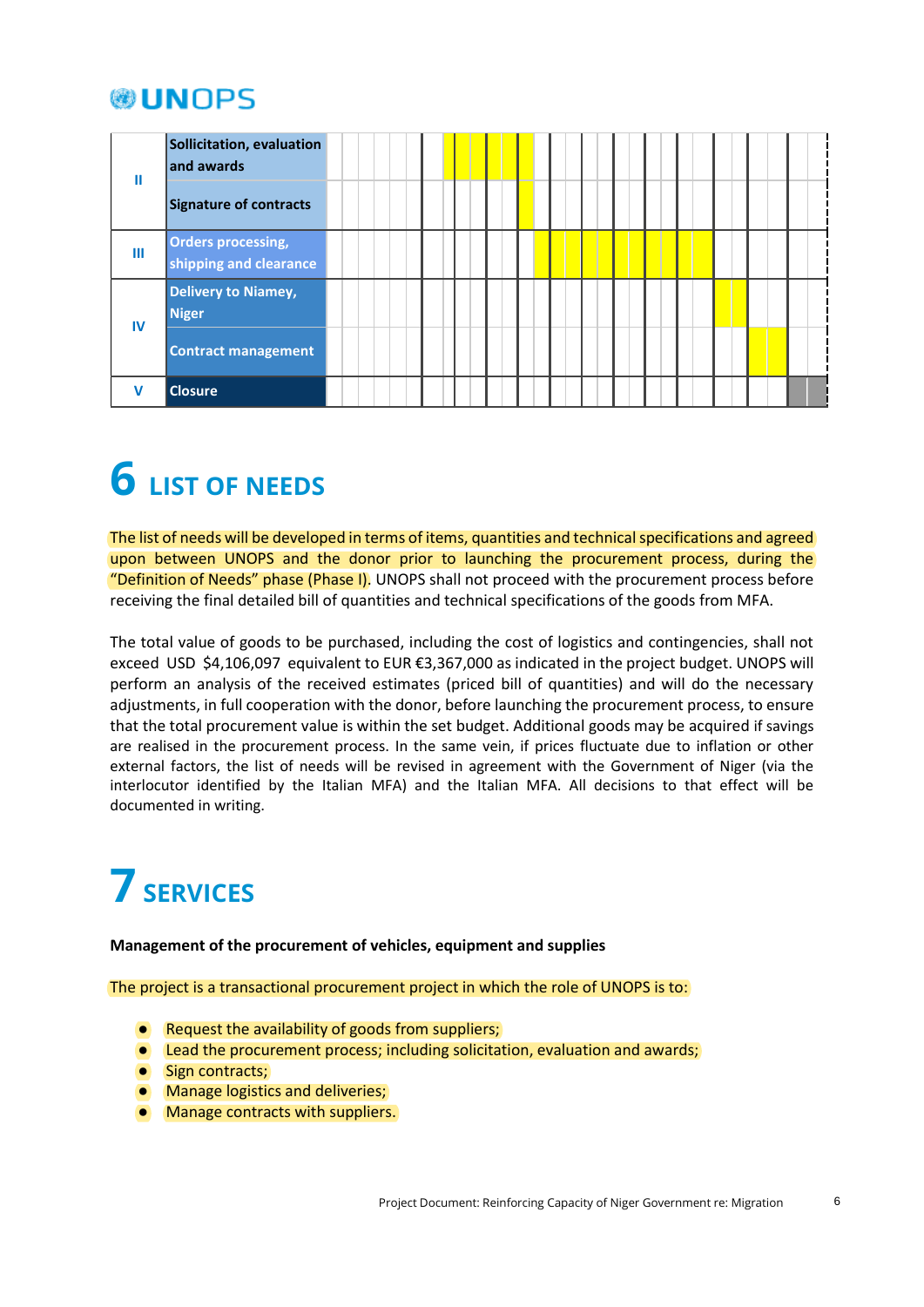### **@UNOPS**

UNOPS shall not proceed with the procurement process before receiving the detailed needs (bill of quantities and technical specifications) from the MFA, being the party responsible for liaison and communication with the Government of Niger.

#### **Procurement process**

The objective of the UNOPS procurement process is to ensure that the best total value is obtained when purchasing goods and services, while supporting the operations and missions of UNOPS. Four (4) guiding principles underpin the UNOPS procurement process, ensuring value for money and impartial and fair treatment of suppliers.

These are :

- Best value for money
- Fairness, integrity and transparency
- Effective competition
- Best interest of UNOPS and its partners

In accordance with these principles, the procurement approach proposed for the project will be based on the UNOPS Procurement Manual. UNOPS will also utilize its available Long Term Agreements (LTAs) to purchase all needed goods that are available under these LTAs, which will provide competitive prices and fast track delivery. For items that cannot be procured through existing LTAs will be procured through other procurement processes including open international competition.

The submitted offers will be evaluated prior to awarding by an evaluation committee comprising UNOPS and the donor.

If savings are realized in the procurement process, UNOPS will contact the funding source and suggest ways to use these savings to obtain additional equipment and supplies. Similarly, if market and currency fluctuations lead to price increases, UNOPS will agree with the funding source on how to adjust the number of items to be procured accordingly. Decisions to this effect will be documented in writing in accordance with the terms and conditions of this agreement.

#### **Delivery Terms**

#### Delivery at place:

UNOPS responsibility covers procurement, shipping and delivery to the final destination. Building on its past experience of projects in Niger, the security status in the country and the associated high risks significantly increase the logistics, insurance and operational costs of UNOPS, whereas suppliers may not agree to deliver goods at place and UNOPS will be obliged to contract separate entities to handle logistics within Niger. UNOPS shall not bear any liability for delays occasioned by factors beyond its control. The costs associated with UNOPS undertaking this task is included in the Budget (*Please see corresponding budget breakdown in "Section 10 - Budget" below)*

UNOPS will undertake to procure insurance of the goods in transit. Also, UNOPS, through contractors and/or its suppliers, will be responsible for clearing the goods at customs. This notwithstanding MFA (and/or the Italian Embassy to Niger) and/or Nigerien authorities/beneficiaries/end users will make all reasonable efforts to facilitate the process of customs clearance upon request from UNOPS.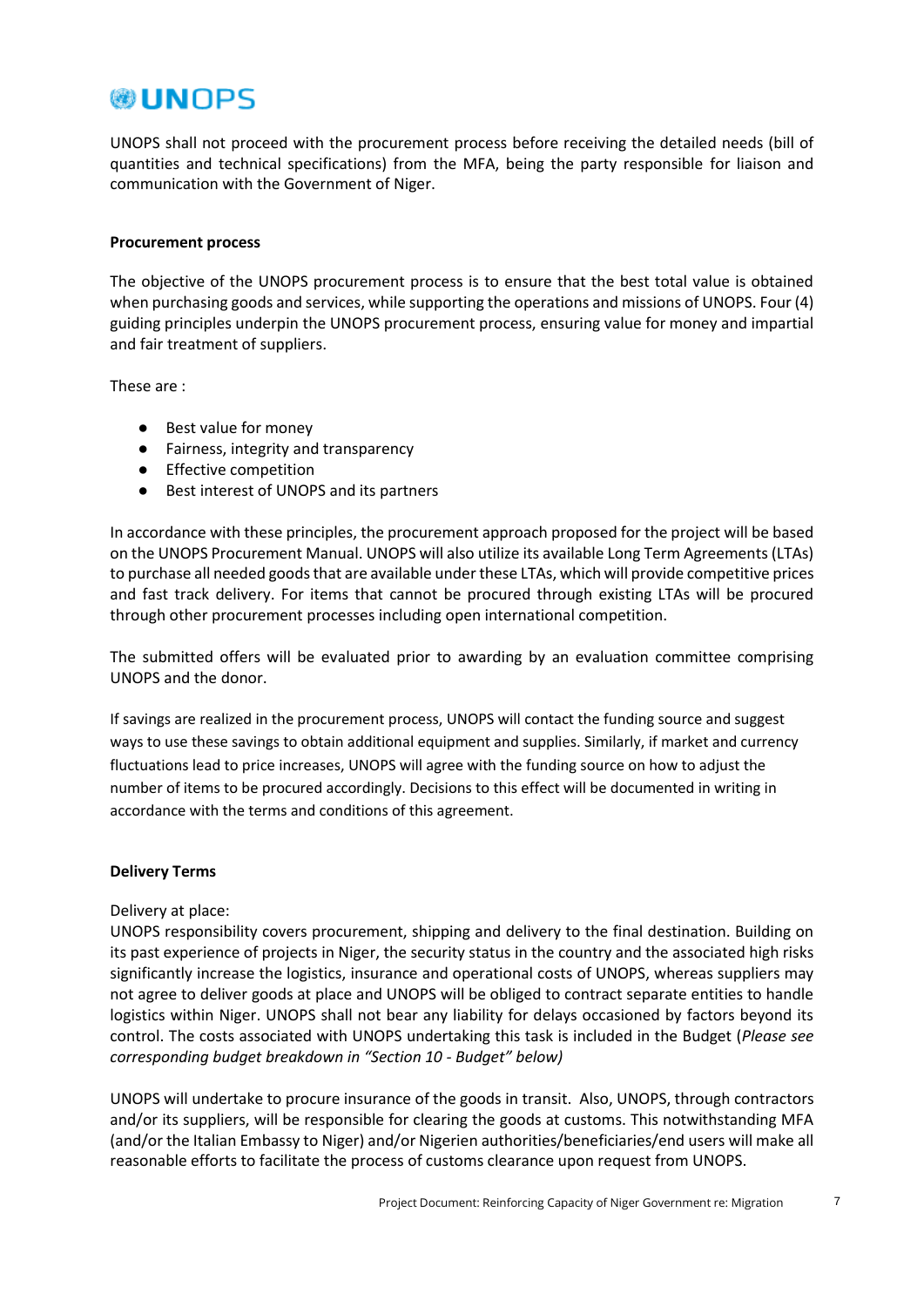### **@UNOPS**

<span id="page-8-0"></span>UNOPS may also request the support of the MFA (and/or the Italian embassy in Niger) and/or Nigerien authorities/beneficiaries/end users to ensure safe delivery of the goods to their final destination.

## **8 PROJECT GOVERNANCE**

This project will be implemented in partnership with the Italian Ministry of Foreign Affairs. The governance structure will include:

#### ● **Directing role - Project Management Board**

Representing the main stakeholders and defining the project. It will be the main decision-making body for the project. The Project Management Board will mainly be composed of UNOPS as the implementing agency and the Board Executive, the Italian Ministry of Foreign Affairs and/or the Italian Embassy to Niger as the donor.

#### ● **Management role - Project Manager**

Following up on the implementation of the project with the support of a project team and other support functions such as the project management office, ensuring quality assurance and monitoring. The Project Manager is responsible for implementing the project within the agreed scope, budget and time, as well as providing agreed quality specifications.

#### ● **Delivery role - The UNOPS procurement team and suppliers**

Delivering the work packages assigned to them by the project manager.

#### ● **Advisory role - OHCHR, IOM**

In the case the final beneficiaries of the project are armed forces within the Government of Niger, UNOPS will solicit the support of OHCHR and IOM as advisors to the Project Board to ensure adequate human rights due diligence is performed.

The distribution of tasks and responsibilities will be as follows:

| <b>Activity</b>                                   | <b>UNOPS</b> | <b>MFA</b><br>- Italy | Government of<br><b>Niger</b> |
|---------------------------------------------------|--------------|-----------------------|-------------------------------|
| Purchase and supply of equipment                  |              |                       |                               |
| <b>Overall Project Funding</b>                    |              | x                     |                               |
| Communication and liaison with the beneficiaries  |              | x                     |                               |
| Recruitment of project team and technical experts | х            |                       |                               |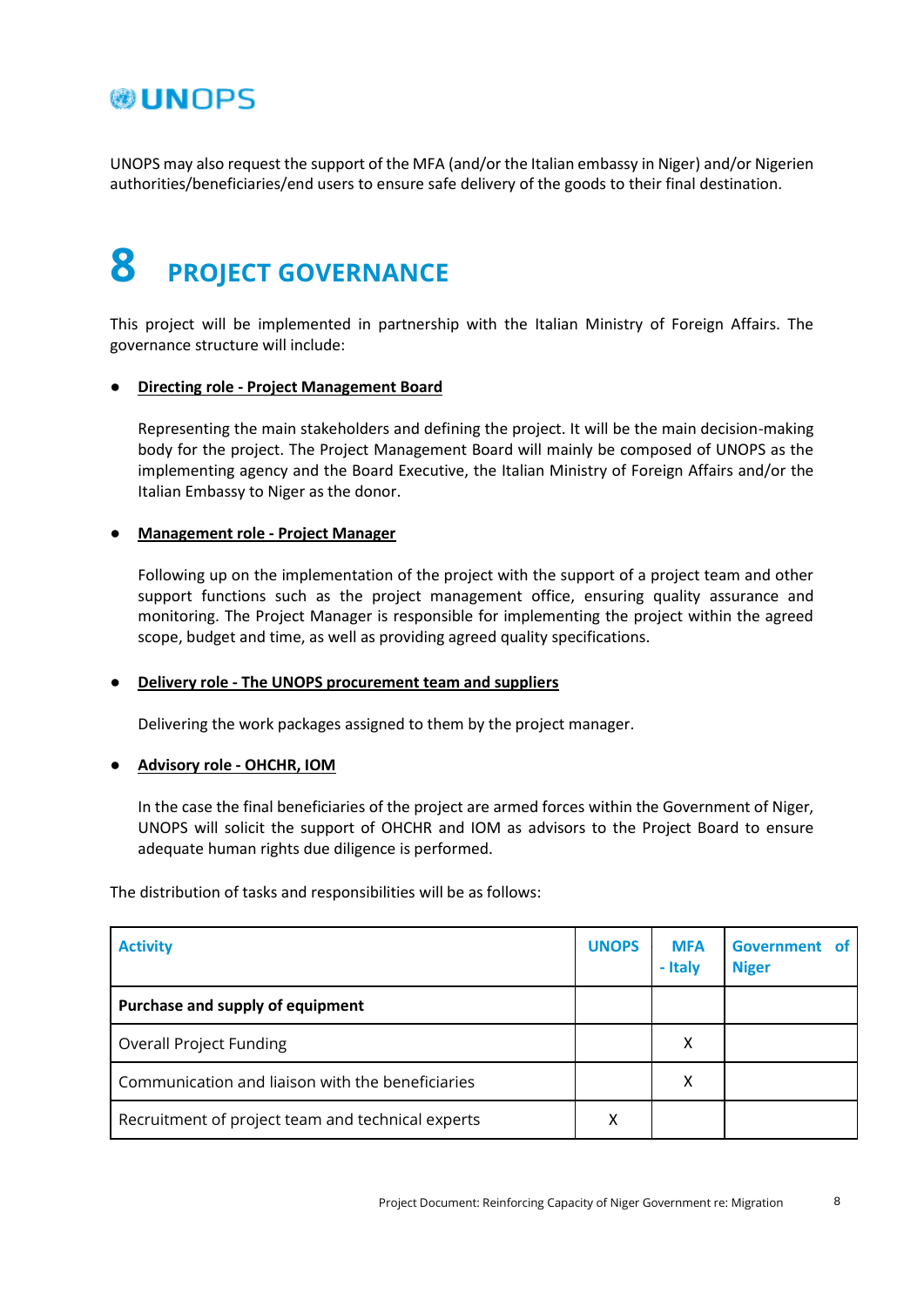| Needs assessment study                                                       |   | x | X |
|------------------------------------------------------------------------------|---|---|---|
| Definition of bill of quantities and technical specifications                |   | X | X |
| Approval of technical specifications                                         | X | X | X |
| Solicitation, evaluation, award and signature of contracts with<br>suppliers |   |   |   |
| Logistics, delivery and asset handover                                       |   |   |   |
| Contract management                                                          |   |   |   |
| Customs clearance                                                            |   |   |   |
| Facilitation of clearance process                                            |   | X | X |
| Receipt and acceptance of goods                                              |   |   | X |
| Project closure and final report                                             | X |   |   |

#### **Reporting schedule:**

| Reporting<br>Framework   | Content                                      | Schedule                           |  |  |
|--------------------------|----------------------------------------------|------------------------------------|--|--|
| <b>Interim Narrative</b> | Description of the implementation of project | Quarterly (within 30 days from     |  |  |
| Reports                  | activities and results obtained              | the end of each quarter)           |  |  |
| <b>Final Narrative</b>   | Description of the implementation of project | Within 3 months of the end of      |  |  |
| Report                   | activities and results obtained              | implementation date                |  |  |
| <b>Final Financial</b>   | Project Expenditure Report                   | No later than 31 July of the year  |  |  |
| Report                   |                                              | following the financial closing of |  |  |
|                          |                                              | the Project                        |  |  |

## <span id="page-9-0"></span>**9 RISK MATRIX**

| <b>Risk</b>                                     | Probability      | Impact | <b>Response</b><br>Type | <b>Mitigation Measure</b>                                                                                                          |
|-------------------------------------------------|------------------|--------|-------------------------|------------------------------------------------------------------------------------------------------------------------------------|
| Not all items will be available<br>through LTAs | Low to<br>Medium | Medium | Accept                  | Use open international<br>competition for items not<br>available through LTAs<br>which may need more<br>time for orders processing |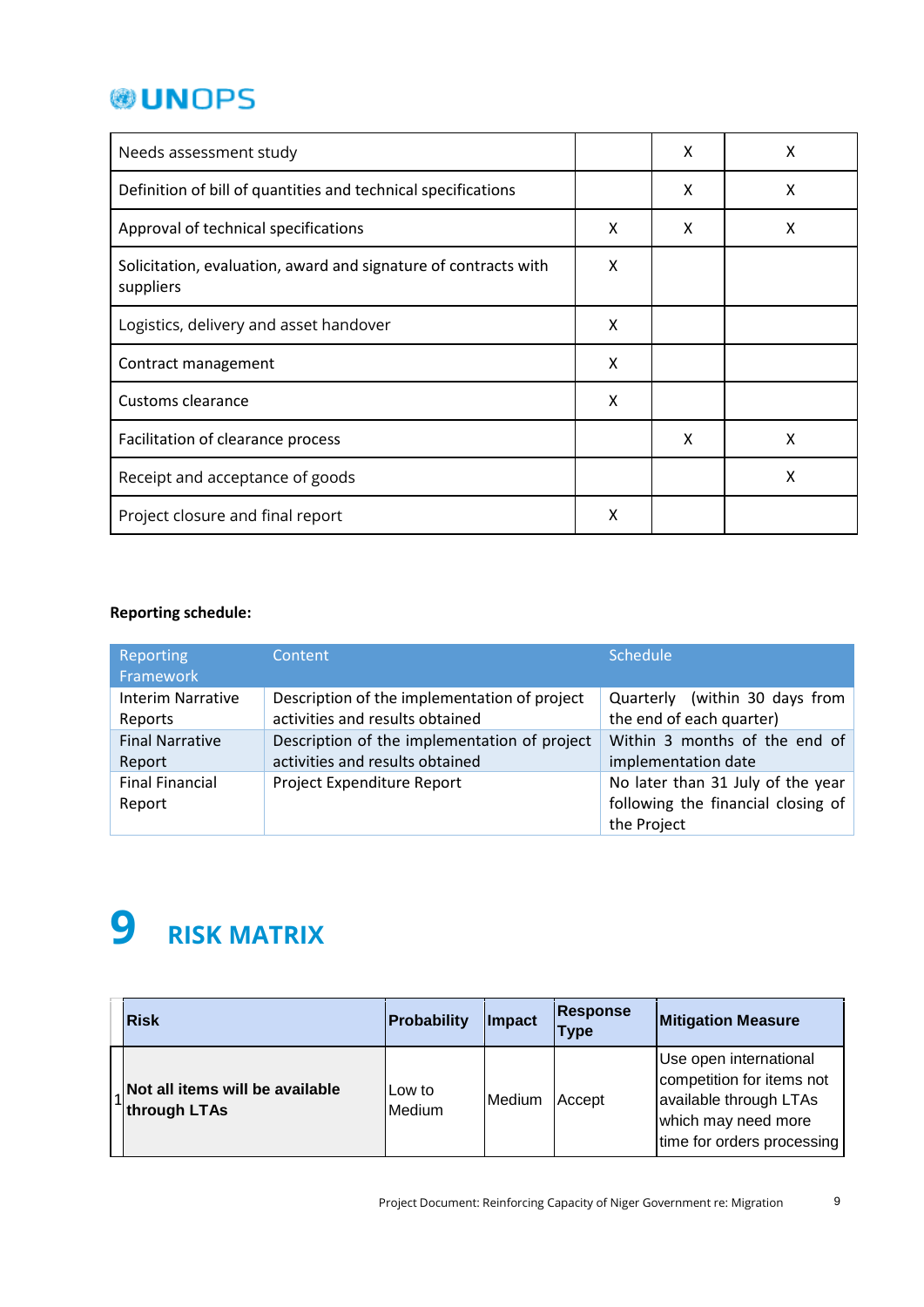|                                                                          |                   |        |        | and delivery                                                                                                                                                                                                                                                                                                                                                                                                                                                                                                                                                                                                             |
|--------------------------------------------------------------------------|-------------------|--------|--------|--------------------------------------------------------------------------------------------------------------------------------------------------------------------------------------------------------------------------------------------------------------------------------------------------------------------------------------------------------------------------------------------------------------------------------------------------------------------------------------------------------------------------------------------------------------------------------------------------------------------------|
| Probable delay in delivery due to<br><b>COVID-19 travel restrictions</b> | Medium to<br>High | Medium | Reduce | Plan delivery schedule in<br>coordination with<br>beneficiaries and monitor<br>closely                                                                                                                                                                                                                                                                                                                                                                                                                                                                                                                                   |
| 3 Exchange rate variations                                               | Medium to<br>High | Medium | Reduce | Closely monitor exchange<br>rate fluctuation to absorb<br>losses/ gains<br>If savings are realized in<br>the procurement process,<br>UNOPS will contact the<br>funding source and<br>suggest ways to use<br>these savings to obtain<br>additional equipment and<br>supplies. Similarly, if<br>market and currency<br>fluctuations lead to price<br>increases, UNOPS will<br>agree with the funding<br>source on how to adjust<br>the number of items to be<br>procured accordingly.<br>Decisions to this effect will<br>be documented in writing<br>in accordance with the<br>terms and conditions of<br>this agreement. |
| <b>Support to non-UN armed forces</b><br>(To be confirmed)               | Medium to<br>High | High   | Accept | Perform Human Rights<br>Due Diligence risk<br>assessment to identify<br>mitigation measures<br>Solicit the support of<br>OHCHR and IOM in the<br>Project Board to aid in the<br>HRDDP process and<br>implementation of<br>mitigation measures<br>Request letter of support<br>from the Resident<br>Coordinator                                                                                                                                                                                                                                                                                                           |
| 5 No UNOPS HCA in Niger                                                  | High              | High   | Reduce | Send no-objection letter to<br>Nigerien MFA in order to<br>begin project                                                                                                                                                                                                                                                                                                                                                                                                                                                                                                                                                 |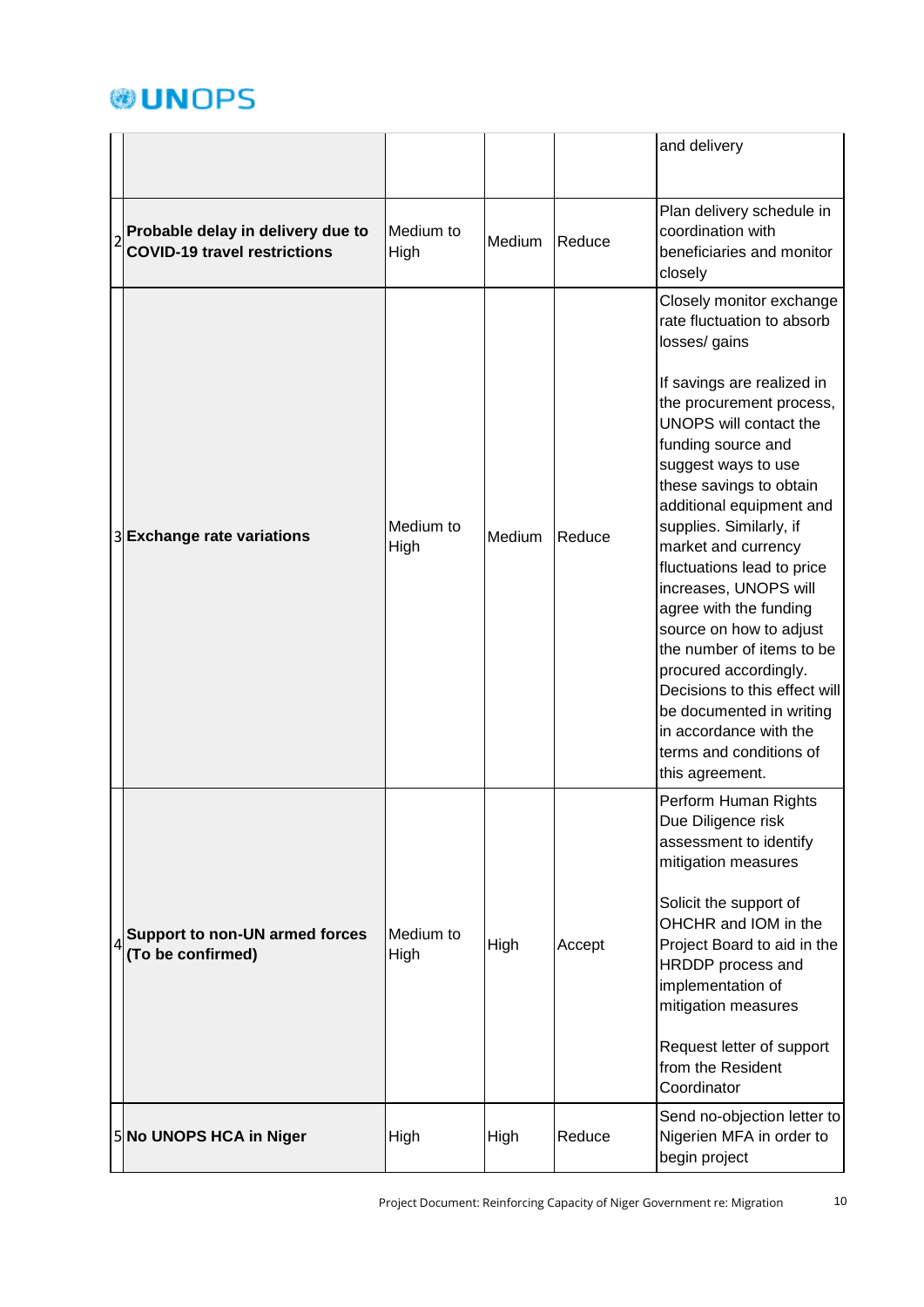|   |                                                  |                   |        |        | implementation                                                                                                                                                                                                                                                             |
|---|--------------------------------------------------|-------------------|--------|--------|----------------------------------------------------------------------------------------------------------------------------------------------------------------------------------------------------------------------------------------------------------------------------|
|   |                                                  |                   |        |        | Implement activities under<br>UNDP SBAA in the short<br>term                                                                                                                                                                                                               |
|   |                                                  |                   |        |        | Sign EoL with Ministry of<br>Foreign Affairs to approve<br>UNOPS operations in the<br>country under UNDP<br><b>SBAA</b>                                                                                                                                                    |
|   |                                                  |                   |        |        | Solicit Exchange of<br>Letters with Ministry of<br>Foreign Affairs in Niger to<br>formalise UNOPS<br>intervention in the county                                                                                                                                            |
| 6 | Delays in government's needs<br>definition phase | Low to<br>Medium  | Medium | Share  | UNOPS shall not proceed<br>with the procurement<br>process before receiving<br>the detailed needs (bill of<br>quantities and technical<br>specifications) from the<br>MFA, being the party<br>responsible for liaison and<br>communication with the<br>Government of Niger |
|   |                                                  |                   |        |        | In the case significant<br>delays are incurred due to<br>the needs definition<br>phase, the project's<br>timeline and budget will<br>be revised and an<br>amendment to the legal<br>agreement will be signed<br>between the parties                                        |
|   | <b>Changing partner priorities</b>               | Medium to<br>High | Medium | Reduce | 1) UNOPS will exclude<br>any lethal items<br>2) In the case the<br>beneficiaries are non-UN<br>government forces, the                                                                                                                                                      |
|   |                                                  |                   |        |        | project team will:<br>- Update the HRDDP risk<br>assessment<br>- Solicit the support of<br>OHCHR and IOM to aid in                                                                                                                                                         |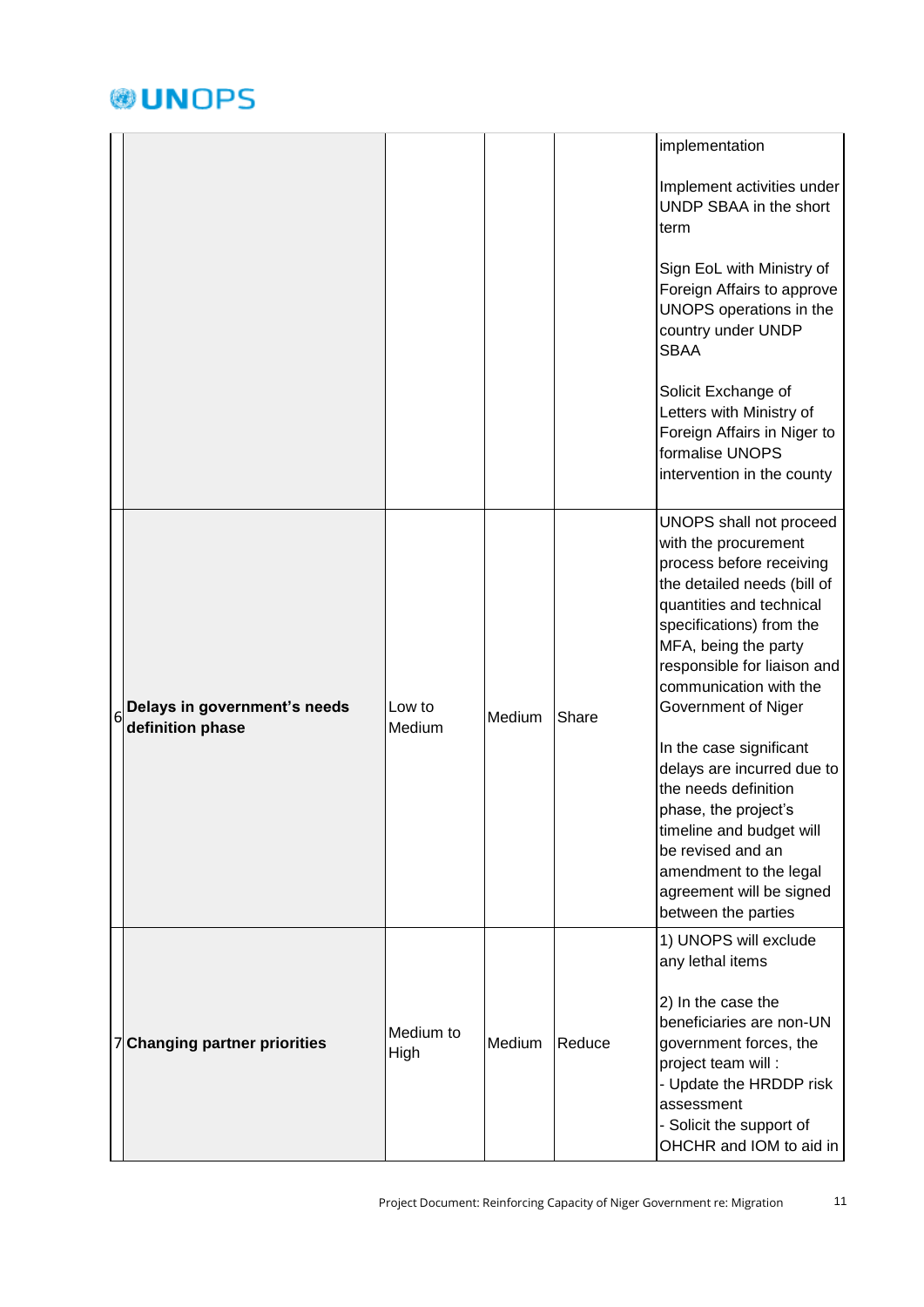|  | the HRDDP development<br>process and<br>implementation of<br>mitigation measures<br>- Request formal support<br>from the Resident<br>Coordinator                                                                                                                                                                                                                                                                                 |  |
|--|----------------------------------------------------------------------------------------------------------------------------------------------------------------------------------------------------------------------------------------------------------------------------------------------------------------------------------------------------------------------------------------------------------------------------------|--|
|  | 3) After the needs<br>definition phase, the<br>project's beneficiaries<br>within the Government of<br>Niger, duration and<br>resources will be<br>reviewed based on the<br>amount, type and delivery<br>location(s) of the goods to<br>be procured. The budget,<br>planning and legal<br>agreement will be<br>amended if needed based<br>on the assessment of the<br>resources and time<br>required to implement the<br>project. |  |